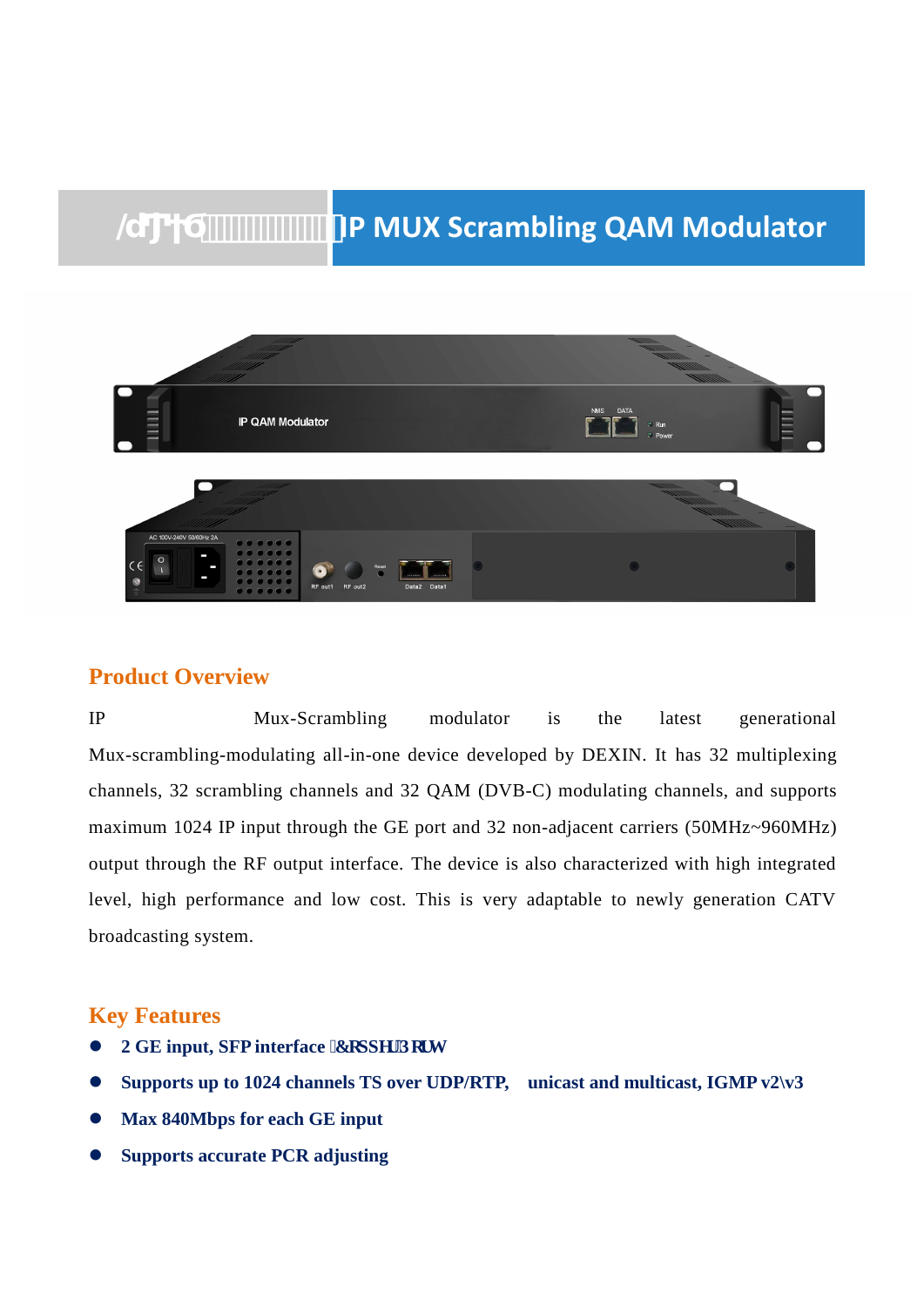- **Supports CA PID filtering, remapping and PSI/SI editing**
- **Supports up to 180 PIDS remapping per channel**
- **Support DVB general scrambling system (ETR289), simulcrypt standards ETSI 101 197 and**

**ETSI 103 197** 

- **Support 32 multiplexed or scrambled TS over UDP/RTP/RTSP output**
- **32 non-adjacent QAM carriers output, compliant to DVB-C (EN 300 429) and ITU-T J.83 A/B**
- **Supports RS (204,188) encoding**
- **Support Web-based Network management**



### **Inner Principle Chart**

# **Carrier Setting Illustration**



**Specifications**